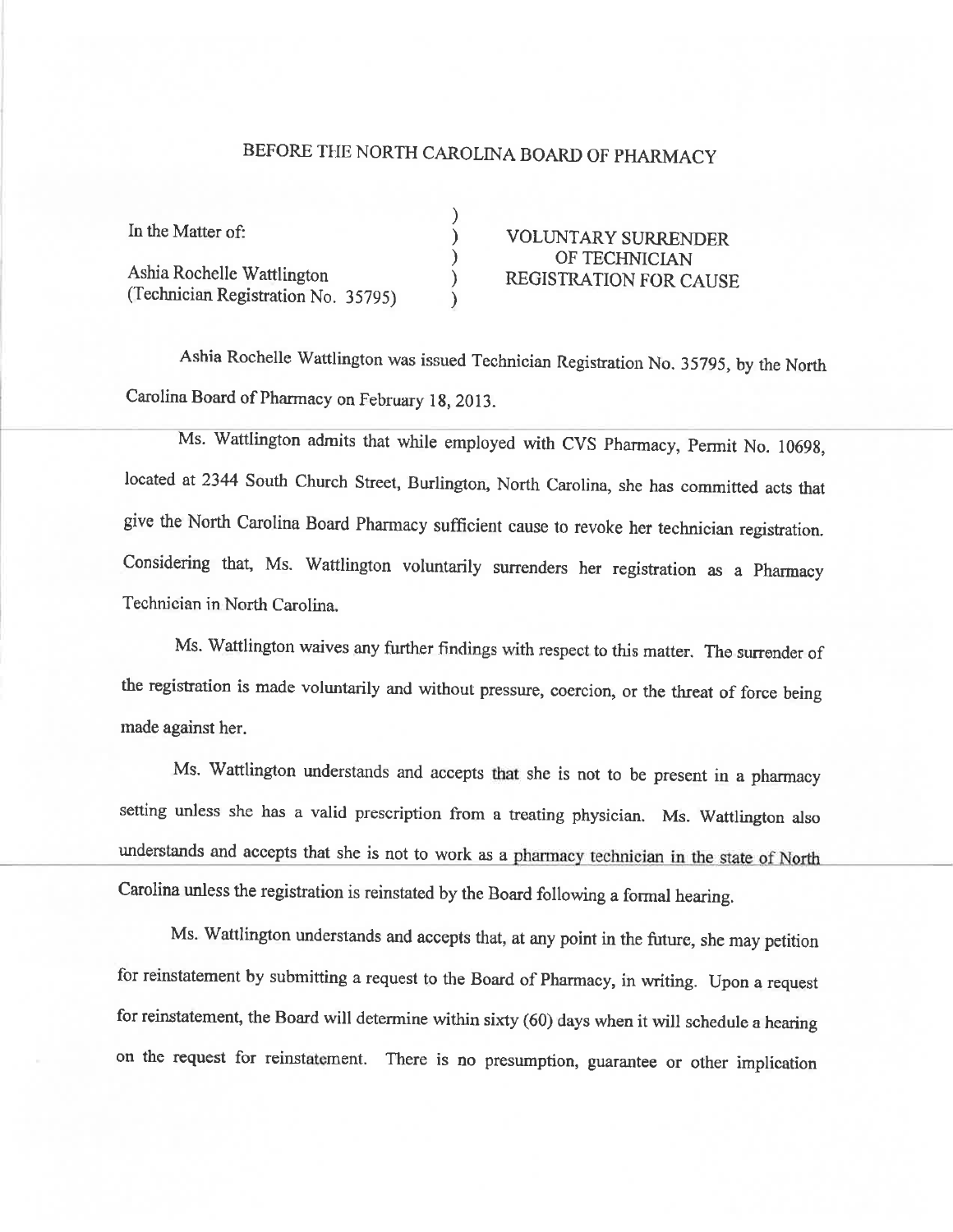intended within this document that the Board will reinstate the registration. The decision will be made by the Board based on consideration of all available evidence presented at a formal hearing before the Board. The registration will not be returned until and unless the Board issues a reinstatement order after any formal hearing.

This the  $\frac{81}{100}$  day of  $\frac{8}{100}$ , 2016.

ashia Natlijk